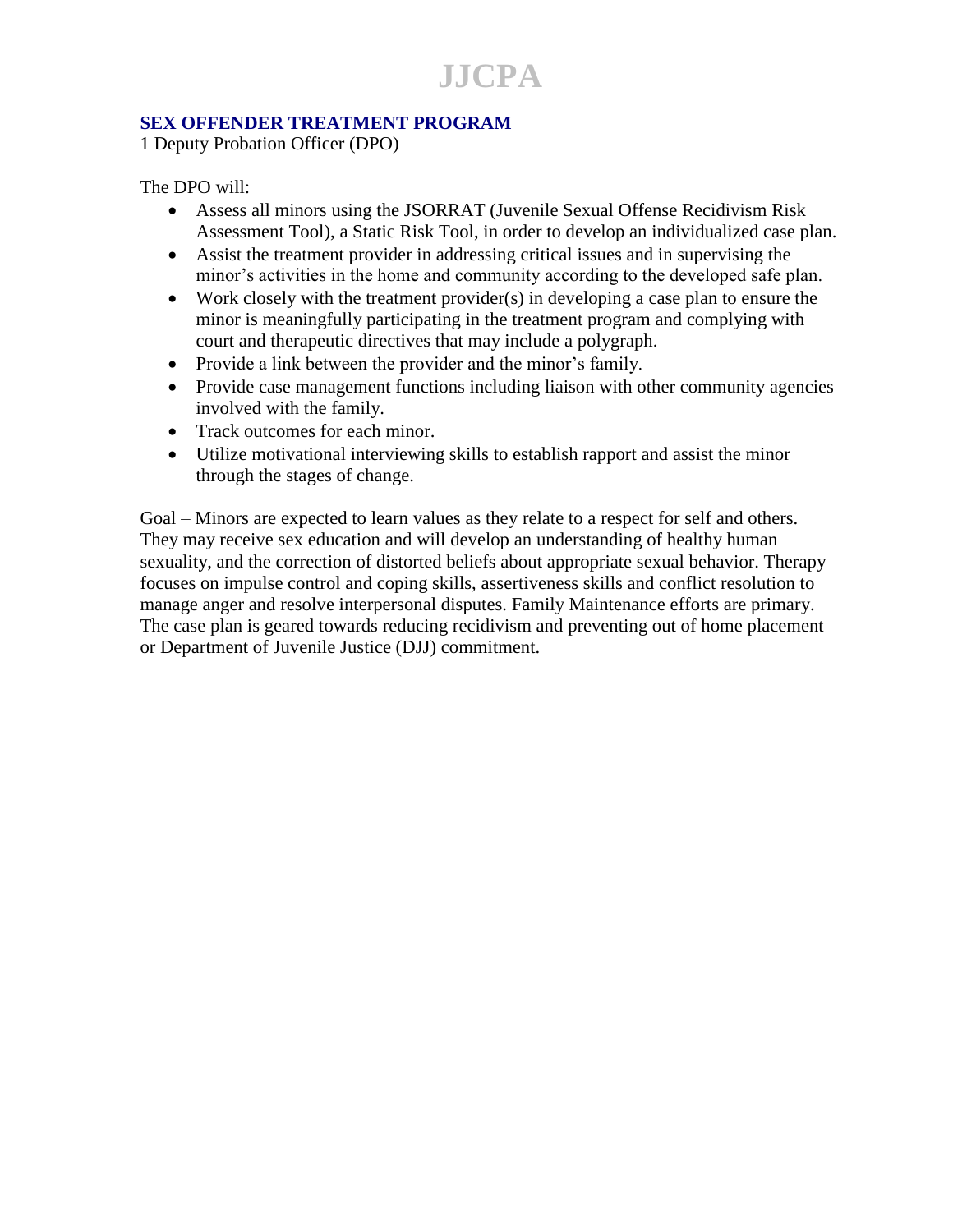## **JJCPA**

### **WRAPAROUND INTERAGENCY NETWORK FOR GROWTH & STABILITY (WINGS) FOR EMOTIONALLY DISTURBED MINORS**

1 Deputy Probation Officer (DPO); 1 Mental Health Clinician; 1/2 Legal Process Clerk (LPC); Contract with 1 Parent Partner, 1 Skill Builder

The Team will:

- Review referrals from DPO for caseload appropriateness for minors with a mental health diagnosis.
- Identify strengths/needs of the family, family commitment and establish treatment goals.
- The family will be given choice and voice in determining how to meet their needs and the team will assist in facilitating their utilization of resources.
- Develop a crisis safety plan as part of the treatment plan to reduce the threat of violence or suicide.
- Monitor progress and provide care coordination.
- Monthly WINGS Court review with the team, judge, minor and family.
- Team will meet weekly to review progress and staff cases.
- Incorporate the Positive Achievement Change Tool (PACT) assessment and case plan into treatment goals to maintain focus on evidence-based practices.
- Statistical information will be maintained regarding school attendance, re-arrest, successful probation completion, or out of home placement.

The LPC will:

- Lend administrative and clerical support to program staff
- Attend staff meetings; take notes; enter data into automated database

The Parent Partner will:

- Under the guidance of supervisor, provide direct services to children and families, and secure community-based resources.
- Provide interventions for children and families that support the individualized Child/Family Plan.
- Be available to families on a flexible basis.
- Participate in work groups, special projects and trainings.
- Help the family team to determine who will make up the family team.

The Skill Builder will:

Teach skills that enable youth to problem solve and engage in everyday positive social interactions. These skills include but are not limited to:

- Money management, such as budgeting and shopping skills
- Using public transportation
- Time management to help with scheduling activities (i.e. household chores, appointments, etc.)
- Drug and alcohol prevention
- Pregnancy prevention
- How to avoid incarceration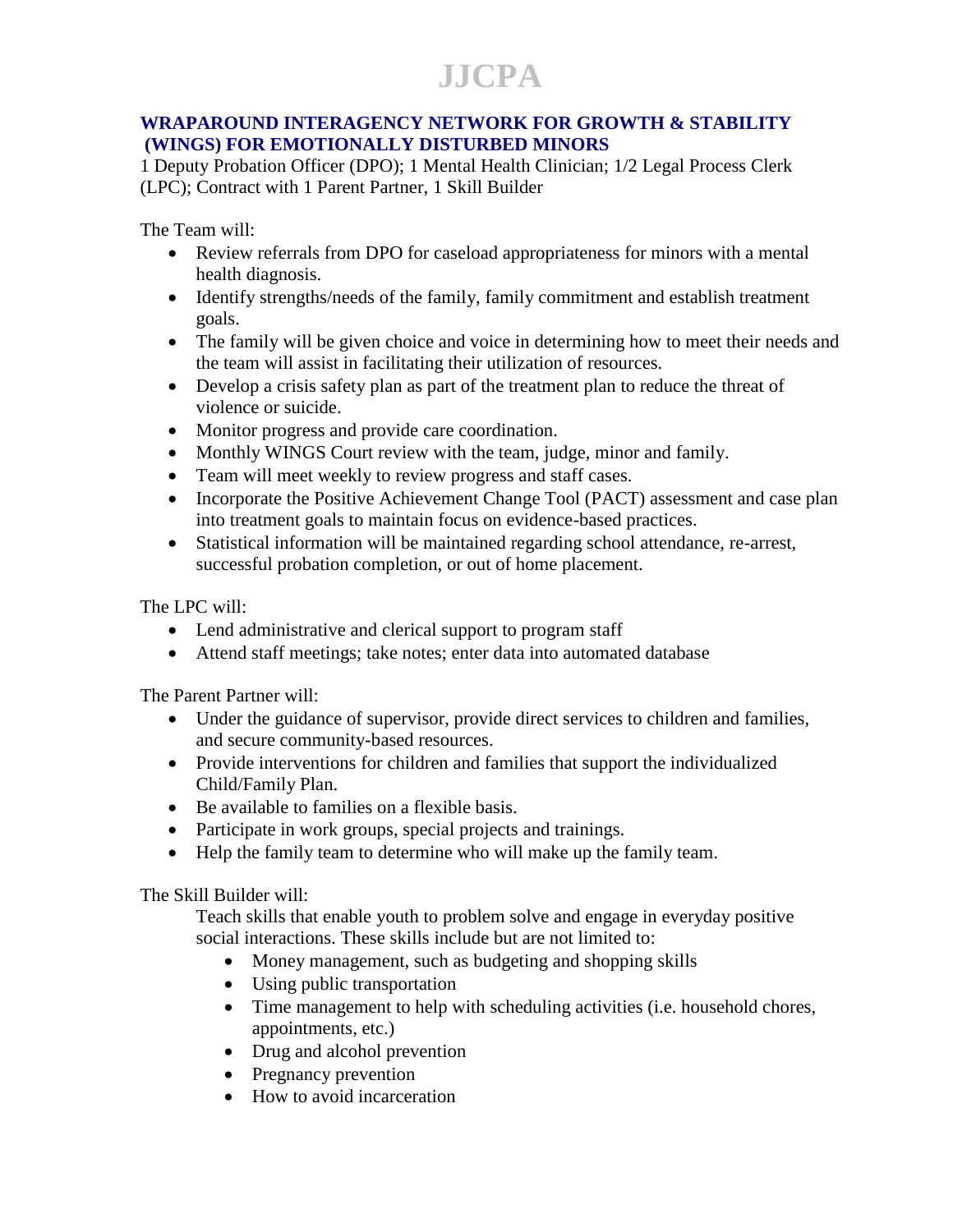**JJCPA**

- Following family rules
- Communication techniques to manage family disagreements
- Coping skills to deal with stressful situations such as day-to-day disappointments and family disagreements

Goal – Wraparound philosophy promotes supporting family strengths and community involvement. This program will create a strengths-based, family-focused case plan with a team of professional staff, family and others all focused on providing services, assistance and care toward the ultimate program goal. Individualized programs will work towards reducing recidivism, minimizing the need for high level placements, and improving the family's ability to effectively cope with the minor's mental health issues. Family Maintenance efforts are primary. The case plan is geared towards reducing recidivism and preventing out of home placement.

The process of engaging the family, convening the team, developing the treatment plan goals, implementing the plan, and transitioning the youth out of formal wraparound is managed by Probation as the lead agency. The lead agency responsible for implementing the wraparound process for families must support implementation in several key ways, including maintaining appropriately low caseload sizes; ensuring that primary staff receive comprehensive training and skill development; supporting wraparound team efforts to ensure necessary members attend meetings and participate collaboratively; and making timely decisions regarding funding for strategies developed by the team to meet families' unique needs.

Fiscal strategies, including providing funds to break down barriers to success, have been developed to support the wraparound effort and to better meet the needs of families. These funds can be utilized for necessary basics such as food, clothing and acquiring shelter, but also for privileges, rewards, incentives and other items and services that reinforce family members' needs, goals, and likelihood of success.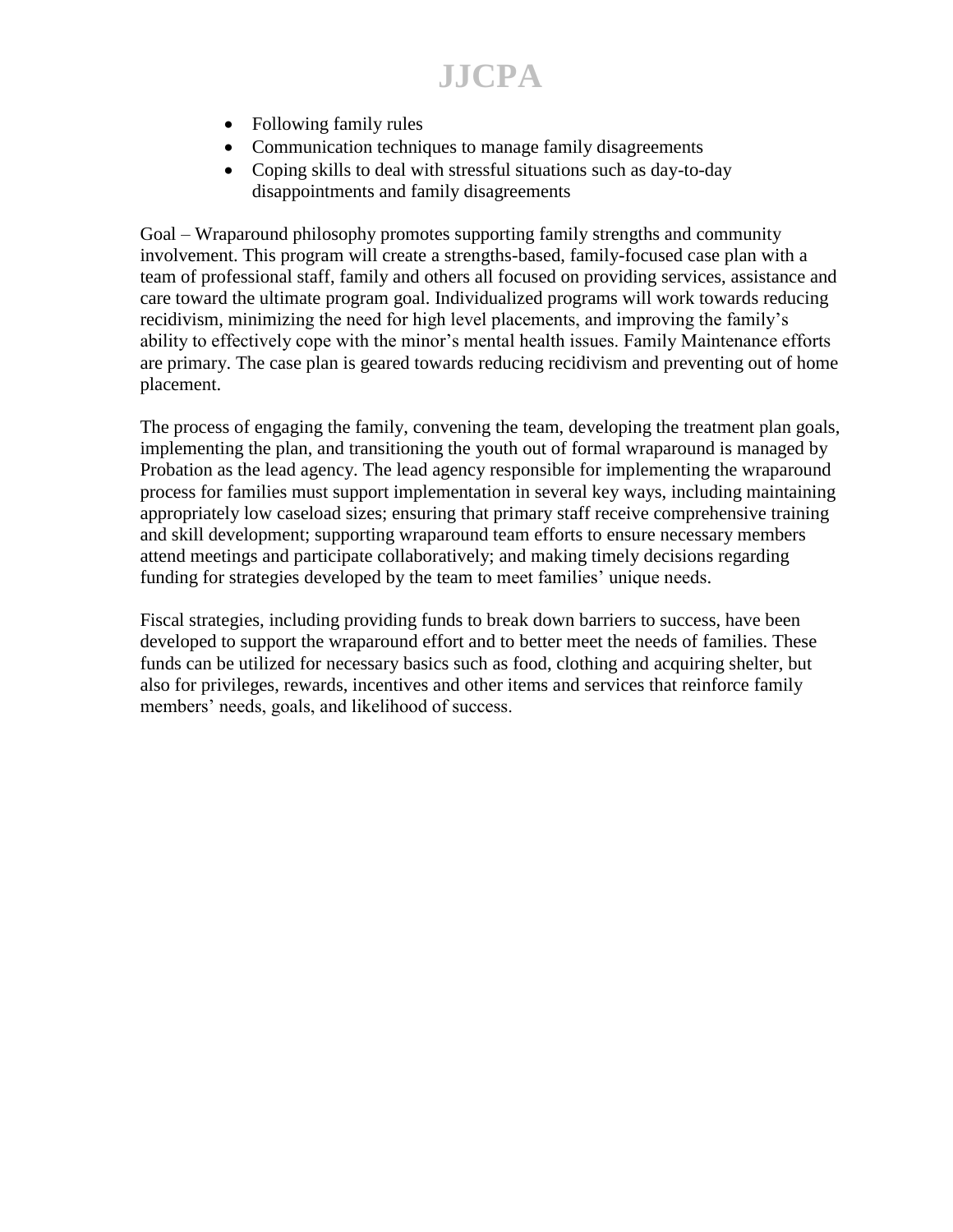**JJCPA**

### **JUVENILE ACCOUNTABILITY CASELOAD (JAC)**

1/2 Deputy Probation Officer (DPO); 1/4 Probation Assistant (PA); 1/4 Legal Process Clerk (LPC)

The DPO will:

- Review police report referrals to determine eligibility of minor to the program.
- Meet with the minor and parent(s) and complete a prescreen PACT assessment that identifies the problems, issues, and strengths of the family.
- Depending on the identified needs, refer the minor and family to the appropriate services. (Various education programs, Peer Court, Thinking For a Change (T4C); substance abuse counseling, mental health services, parenting classes, community service work, victim impact classes, Coroner's Office tour, discussion on choices, restitution, writing assignments, and apology letters.)
- Monitor those placed on diversion for completion of sanctions and/or programs.
- Track outcomes for each minor.

The PA will:

- Monitor the return of "Minor and Family and Assessments" paperwork.
- Contact minors and families regarding non-compliance; refer to the DPO as needed.

The LPC will:

- Perform data entry to document that the assigned programs and services have been completed.
- Scan all documents into the computer when case is closed.

Goal –Provide diversion programs for low risk and first time offenders that support Evidence-Based Practices to reduce recidivism.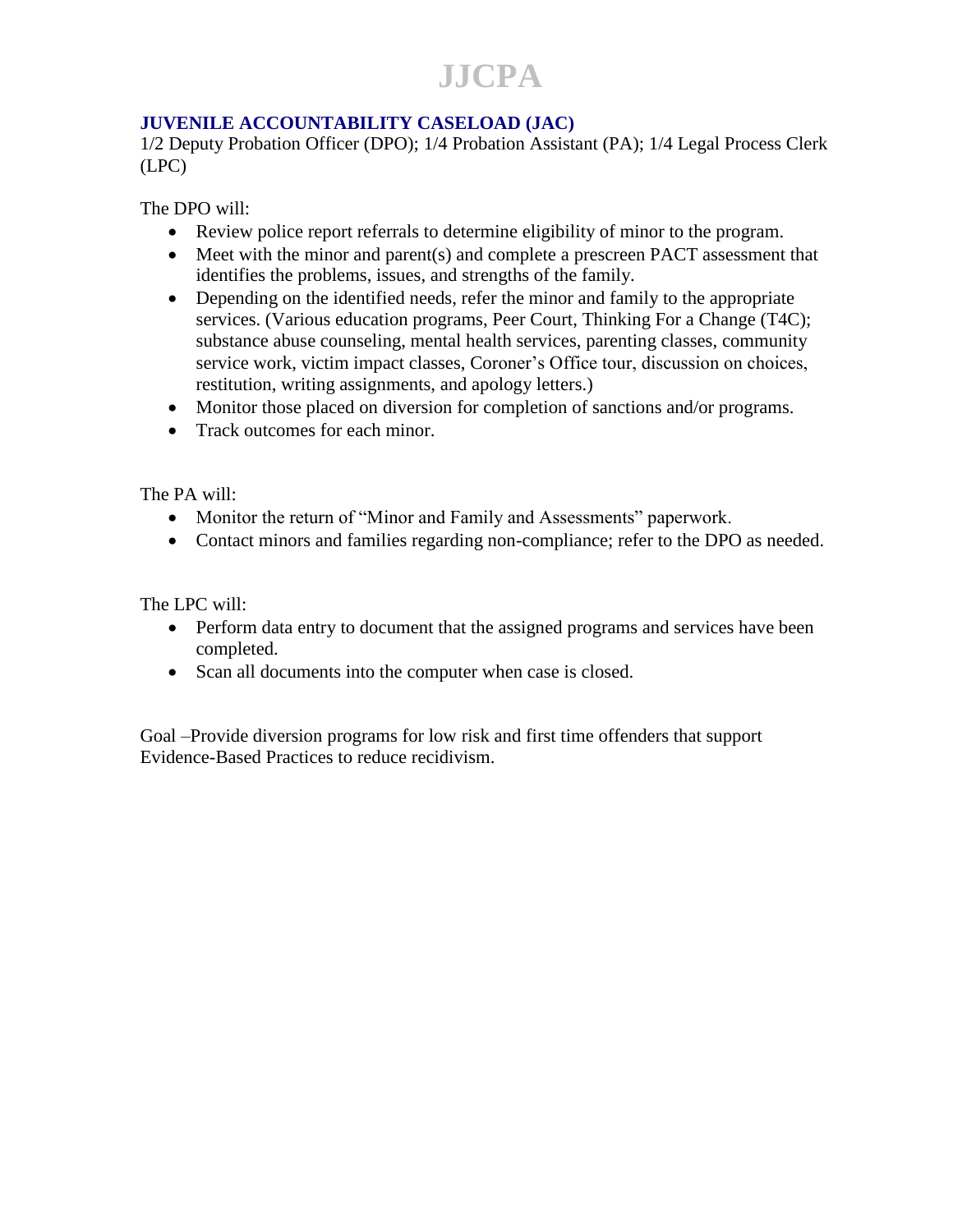# **JJCPA**

### **JUVENILE DETENTION ALTERNATIVES PROGRAM (JDAP)**

1/4 Deputy Probation Officer (DPO); 1/2 Legal Process Clerk (LPC)

The DPO will:

- Be responsible for the overall provision of the program.
- Screen referrals from DPOs and the court for low to moderate risk offenders appropriate for community supervision in lieu of formal custody.
- Assess minors combining the PACT with officer recommendation.
- Supervise a maximum of ten minors in the program.
- Consult with Supervising Deputy Probation Officers and Supervising Juvenile Detention Officers from Juvenile Hall to determine the eligibility of minors in formal custody to be furloughed on JDAP.
- Interview minor and family for inclusion in the program.
- Give final approval on selecting minors for inclusion in the program.
- Meet with minor and family for release from formal custody.
- Complete all necessary paperwork for the program.
- Assign JDAP workbook tasks and furthers specialized program requirements when necessary.
- Accomplish all field supervision/telephone contacts.
- Be responsible for returning minors to custody and filing of necessary detention memos.
- Re-evaluate low- to moderate-risk minors in formal custody that have previously violated program rules or re-offended.

The LPC will:

- Monitor the JDAP phone-in line and enter case notes.
- Keep the DPO informed of the current whereabouts of the minors and their progress and compliance while in the program.

Goal –Maintain a low Juvenile Rehabilitation Facility (JRF) population by providing a proactive, intensive level of supervision services to the minor and family as an alternative to JRF custody. Provide support and supervision for minors transitioning from formal custody back into the home and community. Enhance community protection and reduce recidivism by strict enforcement of new and previously imposed court requirements. Improve the rehabilitative efforts of probation by identifying possible problem areas and making appropriate interventions and/or recommendations in alignment with evidence-based practices.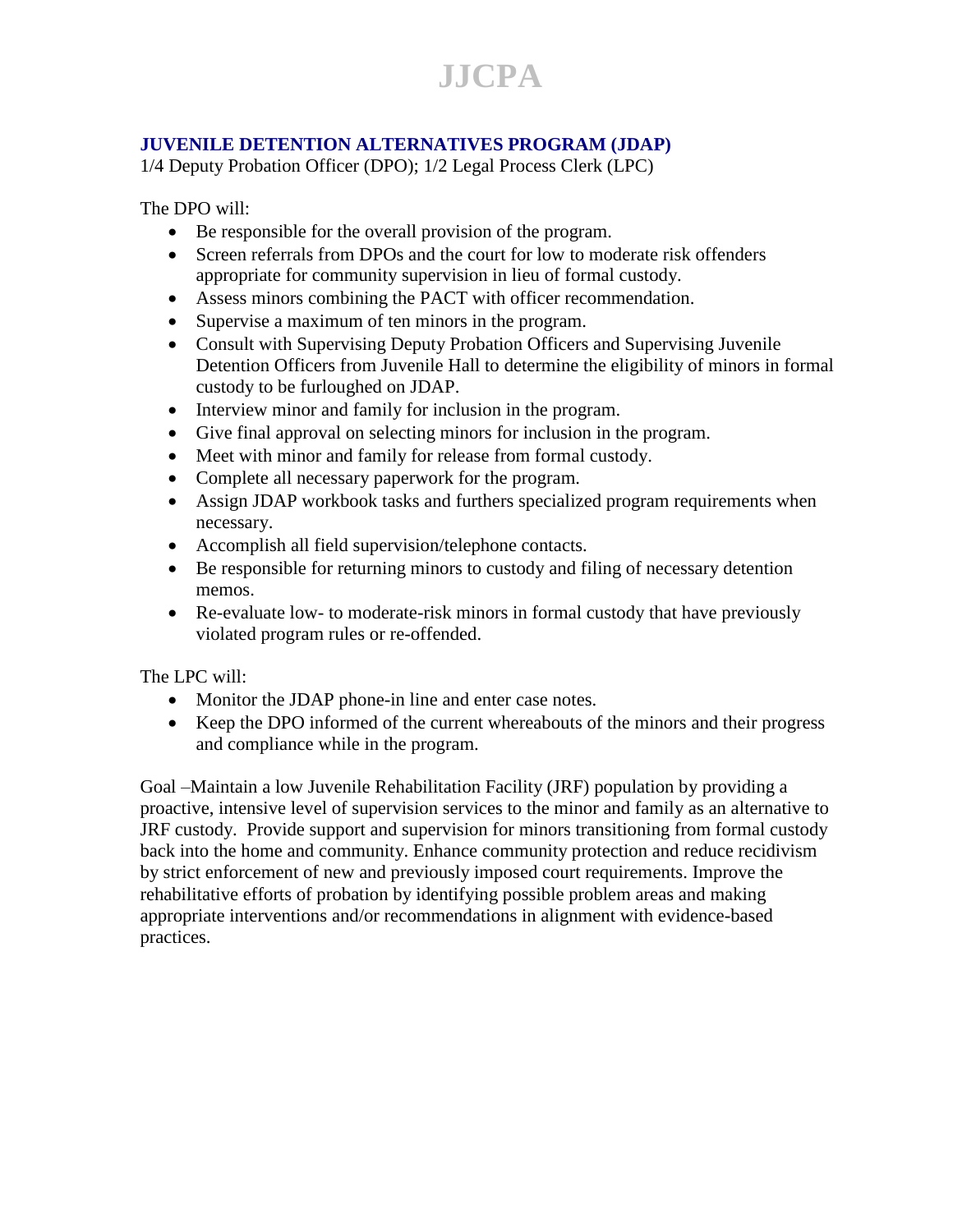### **JJCPA**

### **PARENT PROJECT**

10% Probation Assistant (PA); 20% Juvenile Detention Officer (JDO); 1/4 Deputy Probation Officer (DPO) Contract with 1 Parent Partner

Two components: Parenting Classes and Teen Curriculum

Parenting Classes:

- For parents with difficult or out-of-control adolescents
- Parents learn and practice specific prevention and intervention strategies for destructive behaviors such as:
	- o Truancy
	- o Alcohol and other drug use
	- o Gangs
	- o Running away
	- o Violence in the home and in the community
	- o Suicide
	- o Poor school attendance and performance
- Twelve-week course commitment; three-hour sessions
- Three courses per year
- Maximum class size of 25
- Parents pay \$25 for a workbook. Dinner is provided
- Commencement ceremony at the end of the course presided over by the Juvenile Court Judge and the Chief Probation Officer

Teen Curriculum:

- For at-risk minors whose parents are participating in the Parent Project and who are excessively truant, lack self-control, have difficulty problem solving, and are not respecting family values.
- Targets case plan; satisfies and fulfills select recommended treatments based on risk assessment and needs assessment.
- Minors will learn personal and social responsibility focusing on:
	- o Accountability, Communication, Cooperation
		- o Determination, Dependability, Goal-Setting
		- o Honesty, Integrity, Problem Solving
		- o Perseverance, Reliability, Responsibility
		- o Respectfulness, Self-Control, Self-Discipline, Self-Esteem
- Twelve-week course, two-hour sessions, once a week
- After school
- Class size of 15-20 minors
- Transportation assistance will be offered
- Commencement ceremony will be the same night as the parents